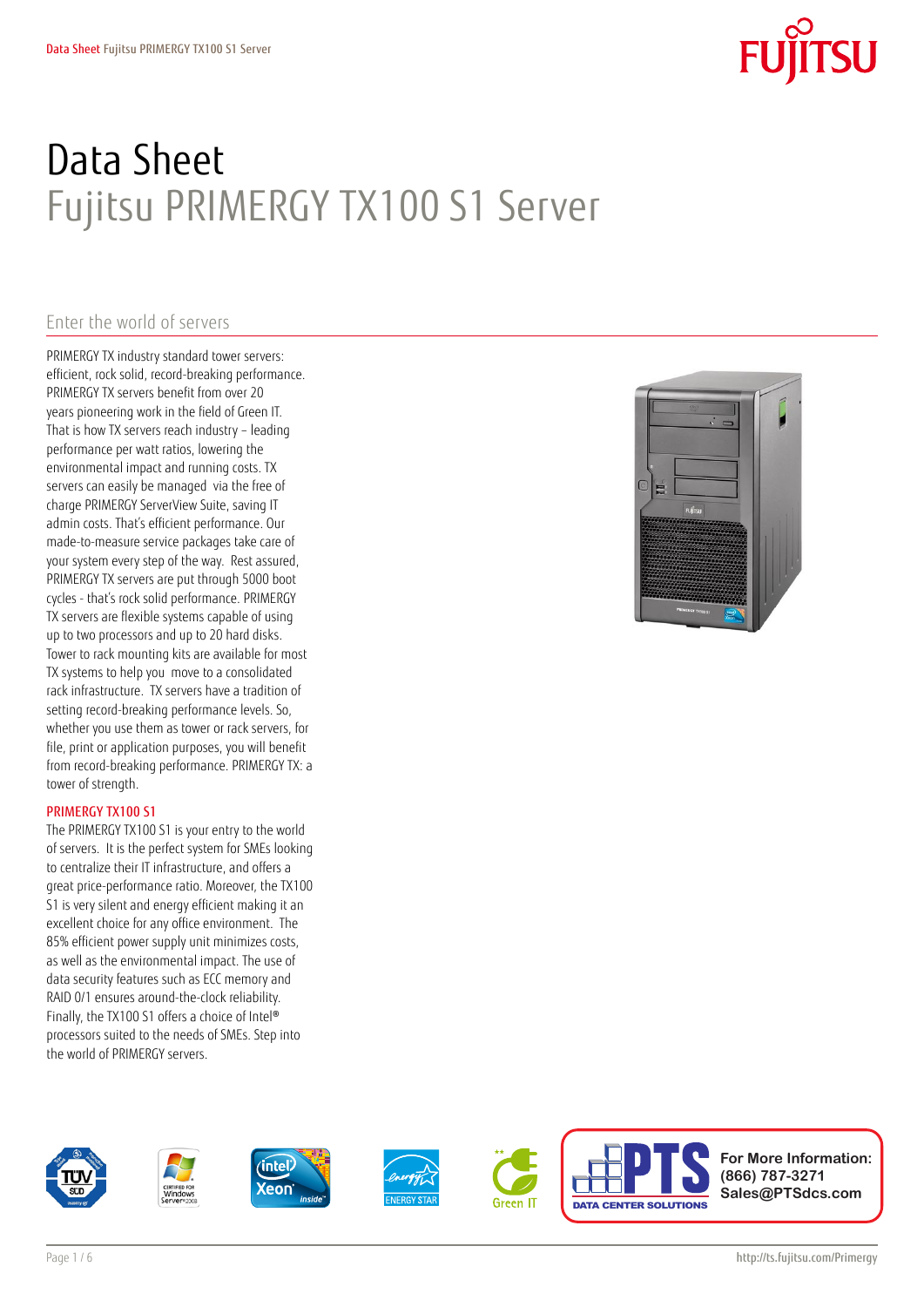### Features and Benefits

| <b>Main Features</b>                                                                                             | <b>Benefits</b>                                                                                                                                              |
|------------------------------------------------------------------------------------------------------------------|--------------------------------------------------------------------------------------------------------------------------------------------------------------|
| Great price-performance ratio                                                                                    | ■ With a choice of processors up to Intel Xeon®, and budget options<br>to choose from, the PRIMERGY TX100 S1 offers an excellent price-<br>performance ratio |
| $\blacksquare$ High energy efficiency with 85% efficiency power supply unit (PSU),<br>EPA 5.0 compliant          | Benefit from Fujitsu's pioneering experience in Green IT - save<br>money and minimize environmental impact                                                   |
| Low noise levels                                                                                                 | Effective hardware design air flow ensures a silent system for an<br>efficient working environment.                                                          |
| Server reliability thanks to the use of components such as Intel<br>3200 server chipset, ECC memory and RAID 0/1 | ■ Keep business processes going - 24x7                                                                                                                       |
| $\blacksquare$ Flexibility                                                                                       | $\blacksquare$ Available with two different base units with either a maximum of<br>either 2 or 4 hard disks.                                                 |
|                                                                                                                  |                                                                                                                                                              |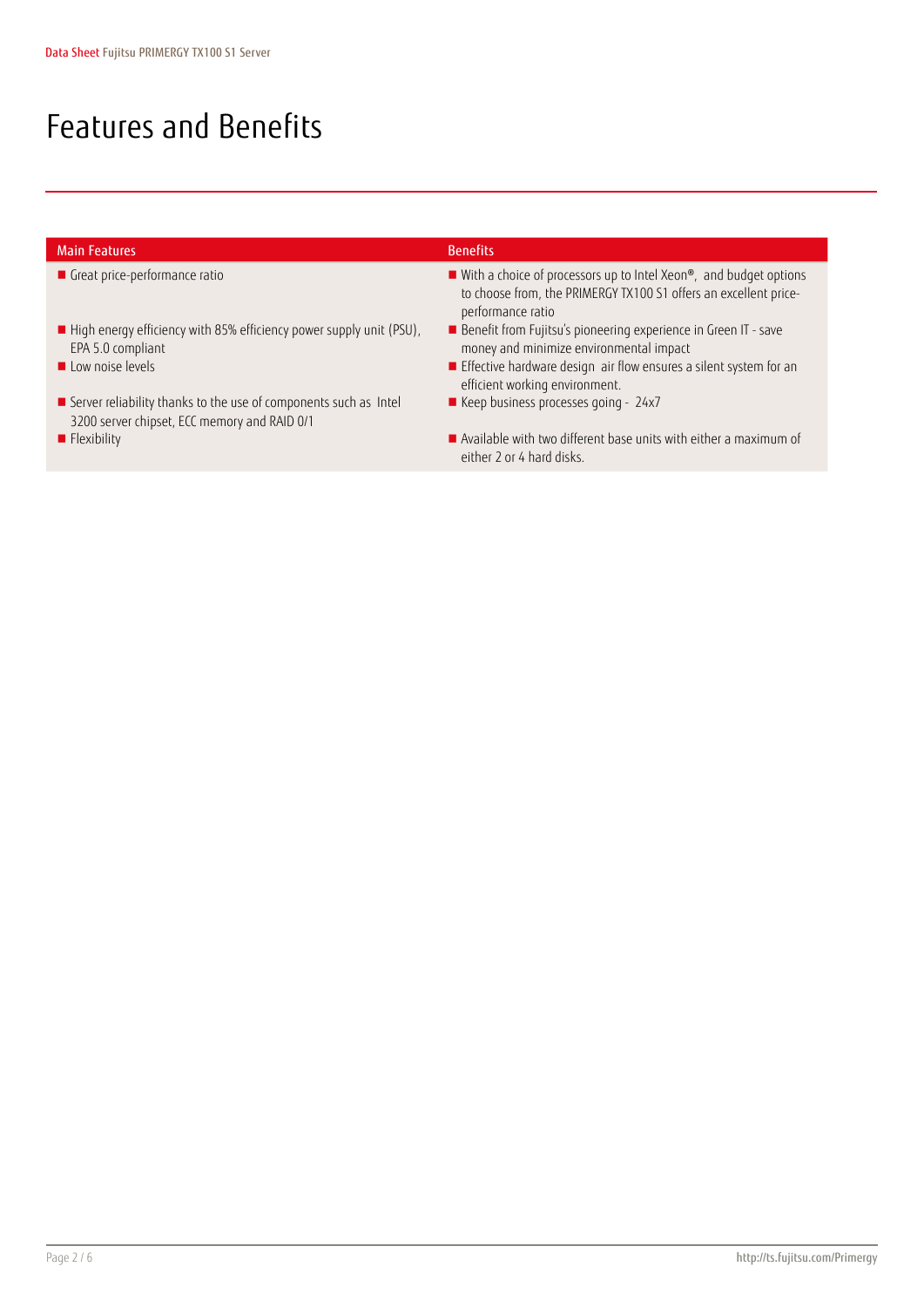### Technical details

| PRIMERGY TX100 S1 2 HDD       |                                                                                                                                                                                                                    |
|-------------------------------|--------------------------------------------------------------------------------------------------------------------------------------------------------------------------------------------------------------------|
| Housing type                  | Tower                                                                                                                                                                                                              |
| Hard disk architecture        | 2 HDD                                                                                                                                                                                                              |
| <b>Mainboard</b>              |                                                                                                                                                                                                                    |
| Mainboard type                | D 2679                                                                                                                                                                                                             |
| Chipset                       | Intel® 3200 + ICH9R                                                                                                                                                                                                |
| Processor quantity and type   | 1 x Intel® Core™2 processor / Intel® Pentium® processor / Intel® Xeon® processor E3100 series / Intel® Xeon®<br>processor L3300 series / Intel® Xeon® processor X3200 series / Intel® Xeon® processor X3300 series |
| Processor                     | Intel® Core™2 Duo processor E7400<br>(2C, 2.80 GHz, SLC: 3 MB, TLC: -, Turbo: No, 1066 MHz, 65 W)                                                                                                                  |
|                               | Intel® Core™2 Duo processor E7600<br>(2C, 3.06 GHz, SLC: 3 MB, TLC: -, Turbo: No, 1066 MHz, 65 W)                                                                                                                  |
|                               | Intel® Pentium® processor E5400<br>(2C, 2.70 GHz, SLC: 2 MB, Turbo: No, 800 MHz, 65 W)                                                                                                                             |
|                               | Intel® Pentium® processor E5500<br>(2C, 2.80 GHz, SLC: 2 MB, TLC: -, Turbo: No, 800 MHz, 65 W)                                                                                                                     |
|                               | Intel® Pentium® processor E6500<br>(2C, 2.93 GHz, SLC: 2 MB, TLC: -, Turbo: No, 1066 MHz, 65 W)                                                                                                                    |
|                               | Intel <sup>®</sup> Xeon <sup>®</sup> processor E3110<br>(2C, 3.00 GHz, SLC: 6 MB, TLC: -, Turbo: No, 1333 MHz, 65 W)                                                                                               |
|                               | Intel <sup>®</sup> Xeon <sup>®</sup> processor E3120<br>(2C, 3.16 GHz, SLC: 6 MB, TLC: -, Turbo: No, 1333 MHz, 65 W)                                                                                               |
|                               | Intel® Xeon® processor X3220<br>(4C, 2.40 GHz, SLC: 8 MB, TLC: -, Turbo: No, 1066 MHz, 95 W)                                                                                                                       |
|                               | Intel® Xeon® processor X3330<br>(4C, 2.66 GHz, SLC: 6 MB, TLC: -, Turbo: No, 1333 MHz, 95 W)                                                                                                                       |
| <b>Memory slots</b>           | 4                                                                                                                                                                                                                  |
| Memory slot type              | DIMM (DDR2)                                                                                                                                                                                                        |
| Memory capacity (min. - max.) | 1 GB - 8 GB                                                                                                                                                                                                        |
| Memory protection             | ECC                                                                                                                                                                                                                |
| Memory notes                  | Mix and match possible, with dual channel operation better performance (2 modules with equal capacity necessary).<br>Single channel (1 module) configuration possible.                                             |
| <b>Memory modules</b>         | 1 GB (1 module(s) 1 GB) DDR2, 800 MHz, PC2-6400                                                                                                                                                                    |
|                               | 2 GB (1 module(s) 2 GB) DDR2, 800 MHz, PC2-6400                                                                                                                                                                    |
| <b>Interfaces</b>             |                                                                                                                                                                                                                    |
| <b>USB</b> ports              | 10 (2 x front, 6 x back, 2 x internal)                                                                                                                                                                             |
| Graphics (15-pin)             | 1 x VGA (ATI ES1000 (32MB) on board)                                                                                                                                                                               |
| Serial 1 (9-pin)              | 1 x RS232                                                                                                                                                                                                          |
| Parallel (25-pin)             | 1 x ECP / EPP parallel port (25 pin) - optional                                                                                                                                                                    |
| Mouse / Keyboard (PS/2)       | 2                                                                                                                                                                                                                  |
| LAN / Ethernet (RJ-45)        | 1 x Gbit/s Ethernet                                                                                                                                                                                                |
| I/O controller on board       |                                                                                                                                                                                                                    |
| Serial ATA total              | 6                                                                                                                                                                                                                  |
| <b>RAID Controller</b>        | 4 port SATA with RAID 0/1for HDDs                                                                                                                                                                                  |
| <b>SATA Controller</b>        | SATA2 (3GBit)                                                                                                                                                                                                      |
| <b>LAN Controller</b>         | Intel® Nineveh 82566DM, 10/100/1000 Mbit/s Ethernet, PXE-Boot by LAN via PXE-Server, Teaming supported                                                                                                             |
| Trusted Platform Module (TPM) | Infineon / 1.2 (option)                                                                                                                                                                                            |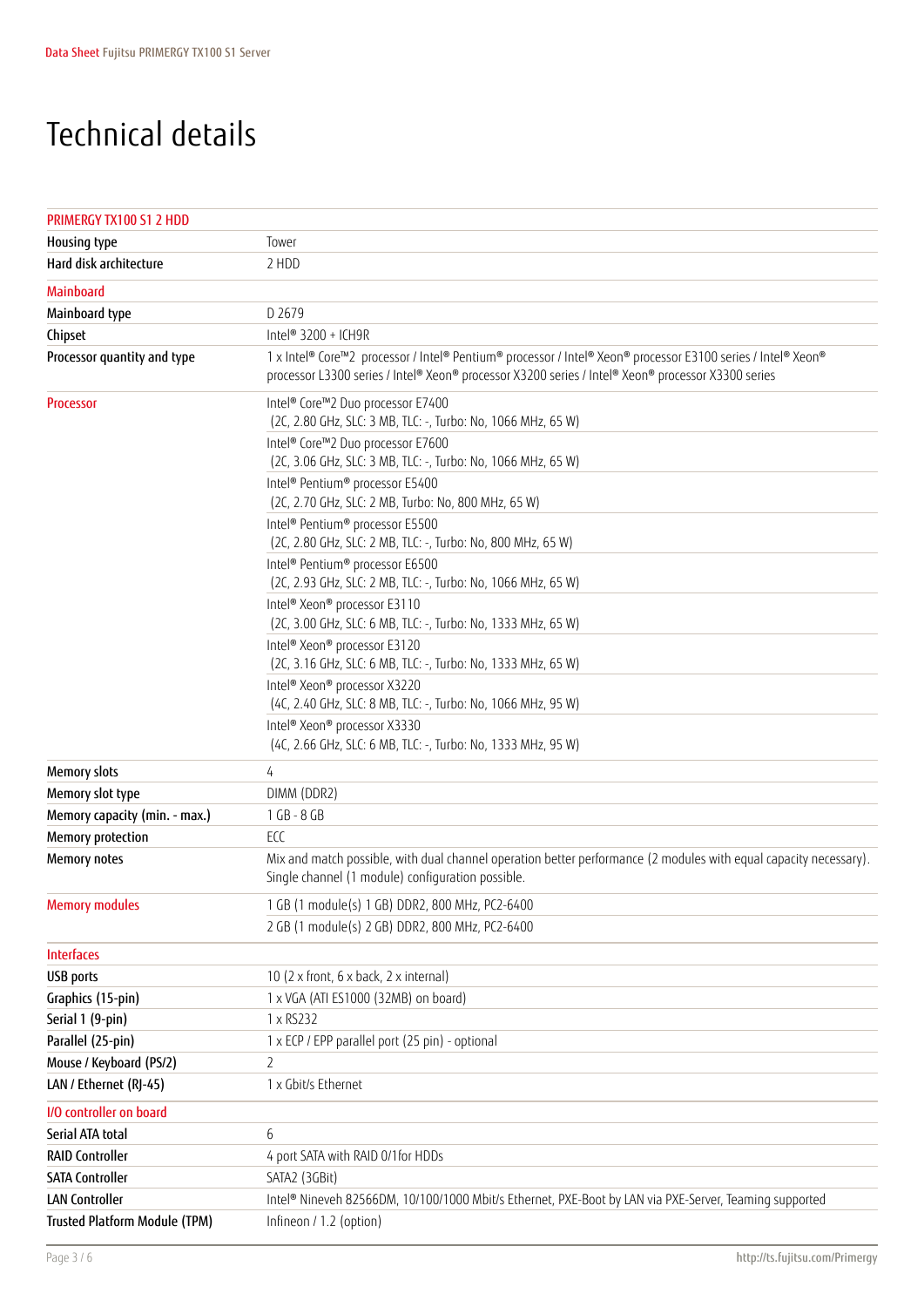| <b>Slots</b>                                                |                                                                                                                                          |  |
|-------------------------------------------------------------|------------------------------------------------------------------------------------------------------------------------------------------|--|
| PCI-Express x8                                              | 1x                                                                                                                                       |  |
| PCI-Express x4 (mech. x8)                                   | 1x                                                                                                                                       |  |
| PCI-Express x1                                              | 1x                                                                                                                                       |  |
| PCI slots                                                   | 1x                                                                                                                                       |  |
| <b>Slot Notes</b>                                           | PCI 32/33 MHz, 3.3V, full-height slot with low-profile-option available                                                                  |  |
| <b>Drive bays</b>                                           |                                                                                                                                          |  |
| Hard disk bays                                              | 4 x 3.5-inch easy change SATA                                                                                                            |  |
| Hard disk bay configuration                                 | From 2 to 4 bays not upgradeable in the field.                                                                                           |  |
| Notes accessible drives                                     | 1 bay occupied by DVD/DVD-RW 1x 3.5/1-inch FD as option                                                                                  |  |
| Number of fans                                              |                                                                                                                                          |  |
| Fan configuration                                           | silent system fans                                                                                                                       |  |
| Fan notes                                                   | non hot plug                                                                                                                             |  |
| <b>Operating panel</b>                                      |                                                                                                                                          |  |
| Operating buttons                                           | On/off switch                                                                                                                            |  |
| <b>Status LEDs</b>                                          | Power (green)                                                                                                                            |  |
| <b>Operating Systems and Virtualization Software</b>        |                                                                                                                                          |  |
| Certified or supported operating                            | Microsoft® Windows Server® 2008 R2 (containing Hyper-V)                                                                                  |  |
| systems and virtualization software                         | Microsoft <sup>®</sup> Windows Server® 2008                                                                                              |  |
|                                                             | Microsoft® Windows Server® 2003 R2                                                                                                       |  |
|                                                             | Novell SUSE Linux Enterprise Server<br>Red Hat Enterprise Linux                                                                          |  |
| Operating system release link                               | http://docs.ts.fujitsu.com/dl.aspx?id=a9e600b9-e4cb-4f48-aa41-632f69058421                                                               |  |
| <b>Server Management</b>                                    |                                                                                                                                          |  |
| Standard                                                    | ServerView Installation Manager                                                                                                          |  |
| Server Management notes                                     | Regarding Operating System dependencies and product details for ServerView Suite Software Products see dedicated<br>Product Data sheets. |  |
| <b>Dimensions / Weight</b>                                  |                                                                                                                                          |  |
|                                                             |                                                                                                                                          |  |
| Floor-stand (W x D x H)                                     | 203 x 386 x 390 mm                                                                                                                       |  |
| Weight                                                      | 12 kg                                                                                                                                    |  |
| Environmental                                               |                                                                                                                                          |  |
| Noise emission                                              |                                                                                                                                          |  |
|                                                             | According to ISO9296                                                                                                                     |  |
| Sound pressure (LpAm)<br>Sound power (LWAd; 1B = 10dB)      | 21 dB(A) (idle)/ 25 dB(A) (operating)<br>3.7B (idle) / 4.0B (operating)                                                                  |  |
| Operating ambient temperature                               | $10 - 35^{\circ}C$                                                                                                                       |  |
| Operating temperature note                                  | ETSI 300 019-2-3 Class 3.1                                                                                                               |  |
| Operating environment                                       | FTS 04230 - Guideline for Data Center (installation locations)                                                                           |  |
| Operating environment Link                                  | http://docs.ts.fujitsu.com/dl.aspx?id=e4813edf-4a27-461a-8184-983092c12dbe                                                               |  |
| <b>Electrical values</b>                                    |                                                                                                                                          |  |
| Power supply configuration                                  | 1                                                                                                                                        |  |
| Standard power supply output                                | 300W                                                                                                                                     |  |
| Rated voltage range                                         | 100 V - 127 V / 200 V - 240 V                                                                                                            |  |
| Rated frequency range                                       | 47 Hz - 63 Hz                                                                                                                            |  |
| Rated current max.                                          | $100 V - 240 V / 3.5 A - 1.5 A$                                                                                                          |  |
| Rated current in basic configuration                        | $100 - 240$ V / $1,5 - 0,6$ A                                                                                                            |  |
| Active power (min. configuration)                           | 53W                                                                                                                                      |  |
| Active power (max. configuration)                           | 146W                                                                                                                                     |  |
| Apparent power (max. configuration)<br><b>Heat emission</b> | 63 VA - 156 VA                                                                                                                           |  |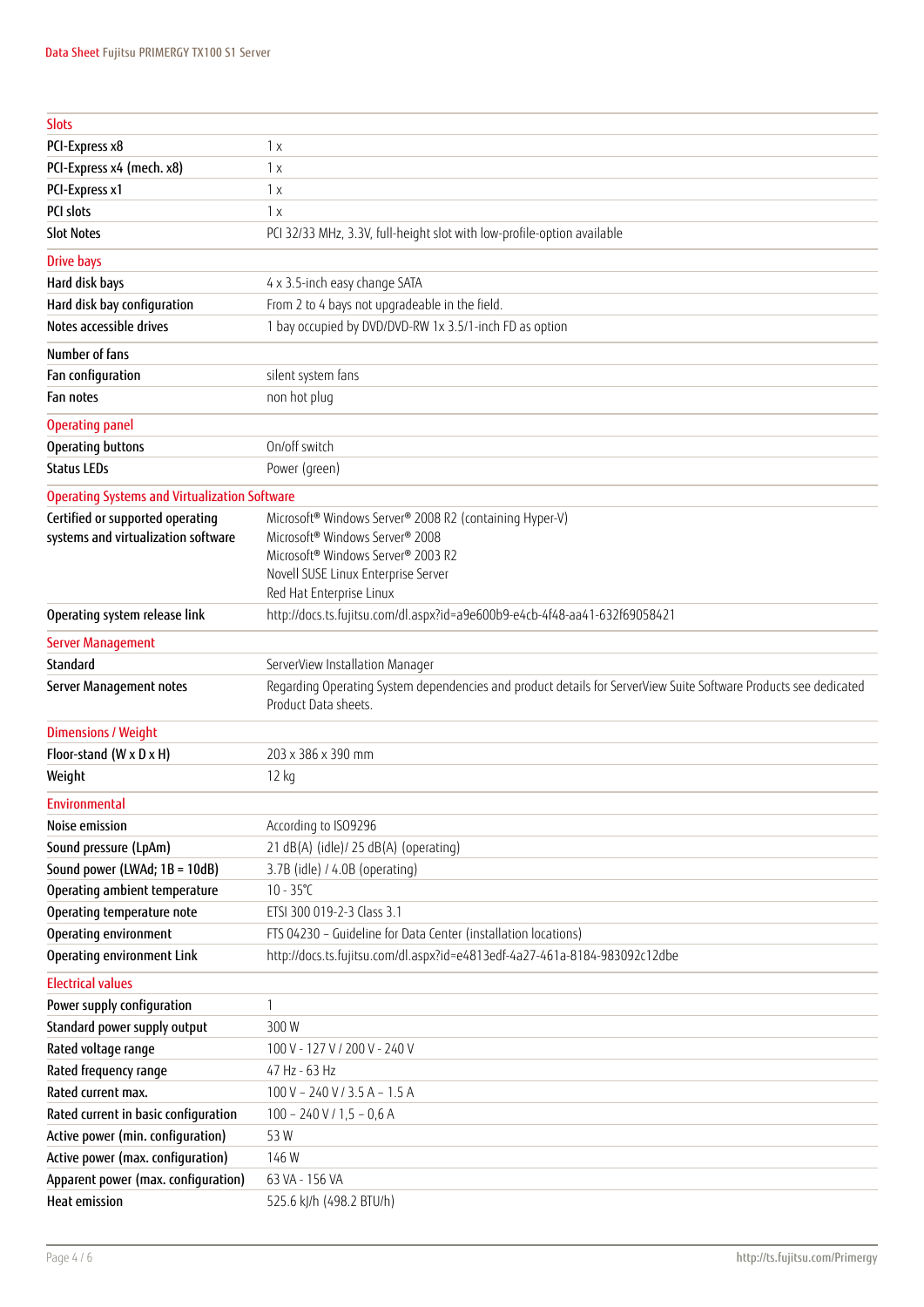| Compliance       |                                                                                                                                                                                                                                                                                                                                                                                                                         |
|------------------|-------------------------------------------------------------------------------------------------------------------------------------------------------------------------------------------------------------------------------------------------------------------------------------------------------------------------------------------------------------------------------------------------------------------------|
| Germany          | GS                                                                                                                                                                                                                                                                                                                                                                                                                      |
| Europe           | CE Class A $*$                                                                                                                                                                                                                                                                                                                                                                                                          |
| USA/Canada       | CSAc/us<br>ULc/us<br>FCC Class A                                                                                                                                                                                                                                                                                                                                                                                        |
| Global           | C <sub>B</sub><br>RoHS (Restriction of hazardous substances)<br>WEEE (Waste electrical and electronical equipment)                                                                                                                                                                                                                                                                                                      |
| Compliance notes | There is general compliance with the safety requirements of all European countries and North America. National<br>approvals required in order to satisfy statutory regulations or for other reasons can be applied for on request.<br>* Warning:<br>This is a class A product. In a domestic environment this product may cause radio interference in which case the user<br>may be required to take adequate measures. |
| Compliance link  | https://sp.ts.fujitsu.com/sites/certificates/default.aspx                                                                                                                                                                                                                                                                                                                                                               |

## Components

| <b>Hard disk drives</b>                                  | HDD SATA, 160 GB, 7200 rpm, non-hot-plug, 3.5-inch, economic                                              |  |  |
|----------------------------------------------------------|-----------------------------------------------------------------------------------------------------------|--|--|
|                                                          | HDD SATA, 3 Gb/s, 1000 GB, 7200 rpm, non-hot-plug, 3.5-inch, business critical                            |  |  |
|                                                          | HDD SATA, 3 Gb/s, 500 GB, 7200 rpm, non-hot-plug, 3.5-inch, business critical                             |  |  |
|                                                          | HDD SATA, 3 Gb/s, 250 GB, 7200 rpm, non-hot-plug, 3.5-inch, economic                                      |  |  |
|                                                          | HDD SATA, 3 Gb/s, 250 GB, 7200 rpm, non-hot-plug, 3.5-inch, business critical                             |  |  |
| Hard disk notes                                          | PRIMERGY TX100 S1 hard disks are not hot-plug.                                                            |  |  |
| <b>Tape Drives</b>                                       | DDS Gen5, 36 GB, 3 MB/s, half height, USB 2.0                                                             |  |  |
|                                                          | DDS Gen6, 80 GB, 6 MB/s, half height, USB 2.0                                                             |  |  |
|                                                          | RDX Drive, 80 GB, 160 GB, 320 GB, 500 GB, 25 MB/s, half height, USB 2.0                                   |  |  |
| <b>Optical drives</b>                                    | DVD-ROM, (16xDVD; 48xCD), half height, SATA I                                                             |  |  |
|                                                          | DVD Super Multi, (16xDVD, 8xDVD+RW 6xDVD-RW, 12xDVD-RAM; 48xCD, 32xCD-RW), half height, SATA I            |  |  |
| <b>LAN Controller</b>                                    | Ethernet Ctrl. 1 x 1 Gb Intel® Gigabit CT Desktop Adapter                                                 |  |  |
|                                                          | Ethernet Ctrl. 1 x 1 Gb Intel® PRO/1000 PT Server Adapter                                                 |  |  |
|                                                          | Ethernet Ctrl. 2 x 1 Gb Intel® PRO/1000 PT Dual Port Server Adapter                                       |  |  |
| <b>Warranty</b>                                          |                                                                                                           |  |  |
| <b>Standard Warranty</b>                                 | 1 year                                                                                                    |  |  |
| Service level                                            | On-site Service (depending on country)                                                                    |  |  |
| Maintenance and Support Services - the perfect extension |                                                                                                           |  |  |
| <b>Recommended Service</b>                               | 7x24, Onsite Response Time: 4h - For locations outside of EMEA please contact your local Fujitsu partner. |  |  |
| Spare Parts availability                                 | 5 years                                                                                                   |  |  |
| <b>Service Weblink</b>                                   | http://ts.fujitsu.com/Supportservice                                                                      |  |  |